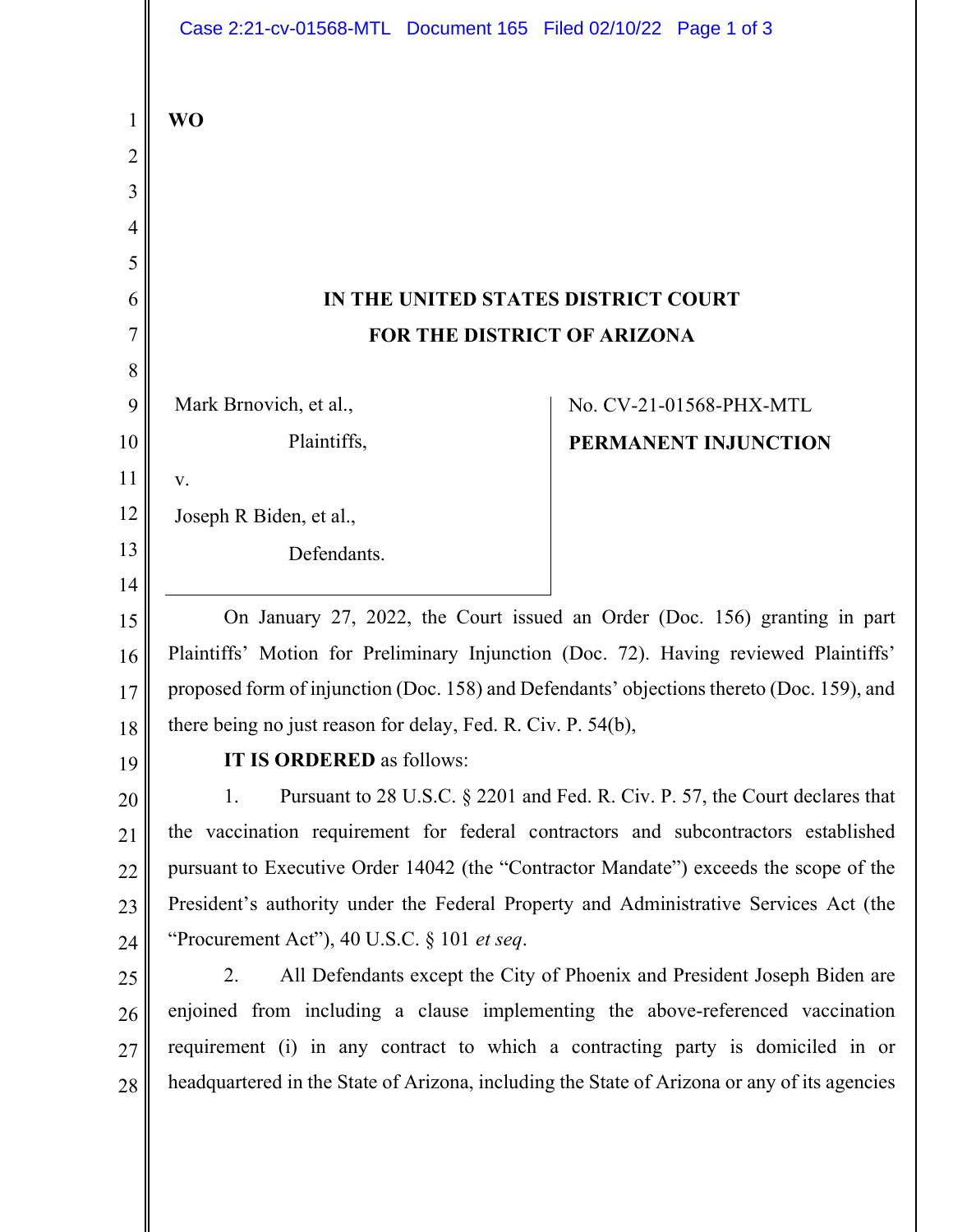1 2 3 4 5 or political subdivisions, or (ii) in any contract to be performed principally in the State of Arizona. All Defendants except the City of Phoenix and President Joseph Biden are further enjoined from denying government contracts to contractors domiciled in or headquartered in the State of Arizona based on their refusal to agree to the inclusion of such a clause.

6

3. There being no just reason for delay, the Clerk of Court is directed to enter

7 judgment, with prejudice, in favor of Plaintiffs the State of Arizona and Arizona Attorney

8 General Mark Brnovich, and against Federal Defendants,<sup>1</sup> on Count I of Plaintiffs' Third

9

Amended Complaint (Doc. 134).

10

4. Counts III and IV, as asserted by Plaintiffs the State of Arizona and Arizona

<sup>11</sup>  12 13 14 15 16 17 18 19 20 21 22 23 24 25 26 27 28 <sup>1</sup> The "Federal Defendants" are the United States of America; President Joseph Biden; the United States Department of Homeland Security; the United States Office of Personnel Management; the General Services Administration; the Safer Federal Workforce Task Force; the United States Office of Management and Budget; the Centers for Disease Control and Prevention; the Federal Acquisition Regulatory Council; the United States Department of Justice; Alejandro Mayorkas, in his official capacity as Secretary of Homeland Security; Troy Miller, in his official capacity as Senior Official Performing the Duties of the Commissioner of U.S. Customs and Border Protection; Tae Johnson, in his official capacity as Senior Official Performing the Duties of Director of U.S. Immigration and Customs Enforcement; Ur Jaddou, in her official capacity as Director of the United States Citizenship and Immigration Services; Kiran Ahuja, in her official capacity as Director of the Office of Personnel Management and co-chair of the Safer Federal Workforce Task Force; Robin Carnahan, in her official capacity as Administrator of the General Services Administration and co-chair of the Safer Federal Workforce Task Force; Shalanda Young, in her official capacity as Acting Director of the Office of Management and Budget and member of the Safer Federal Workforce Task Force; Jeffrey Zients, in his official capacity as COVID-19 Response Coordinator and co-chair of the Safer Federal Workforce Task Force; L. Eric Patterson, in his official capacity as Director of the Federal Protective Service and member of the Safer Federal Workforce Task Force; James Murray, in his official capacity as Director of the United States Secret Service and member of the Safer Federal Workforce Task Force; Deanne Criswell, in her official capacity as Director of the Federal Emergency Management Agency and member of the Safer Federal Workforce Task Force; Rochelle Walensky, in her official capacity as Director of the Centers for Disease Control and Prevention and member of the Safer Federal Workforce Task Force; Mathew Blum, in his official capacity as Chair of the Federal Acquisition Regulatory Council and Acting Administrator of the Office of Federal Procurement Policy; Lesley Field, in her official capacity as a member of the Federal Acquisition Regulatory Council and Acting Administrator for Federal Procurement at the Office of Federal Procurement Policy; Karla Jackson, in her official capacity as a member of the Federal Acquisition Regulatory Council and Assistant Administrator for Procurement at the National Aeronautics and Space Administration; Jeffrey Koses, in his official capacity as a member of the Federal Acquisition Regulatory Council and Senior Procurement Executive at the General Services Administration; John Tenaglia, in his official capacity as a member of the Federal Acquisition Regulatory Council and Principal Director of Defense Pricing and Contracting at the Department of Defense; and Merrick Garland, in his official capacity as Attorney General of the United States.